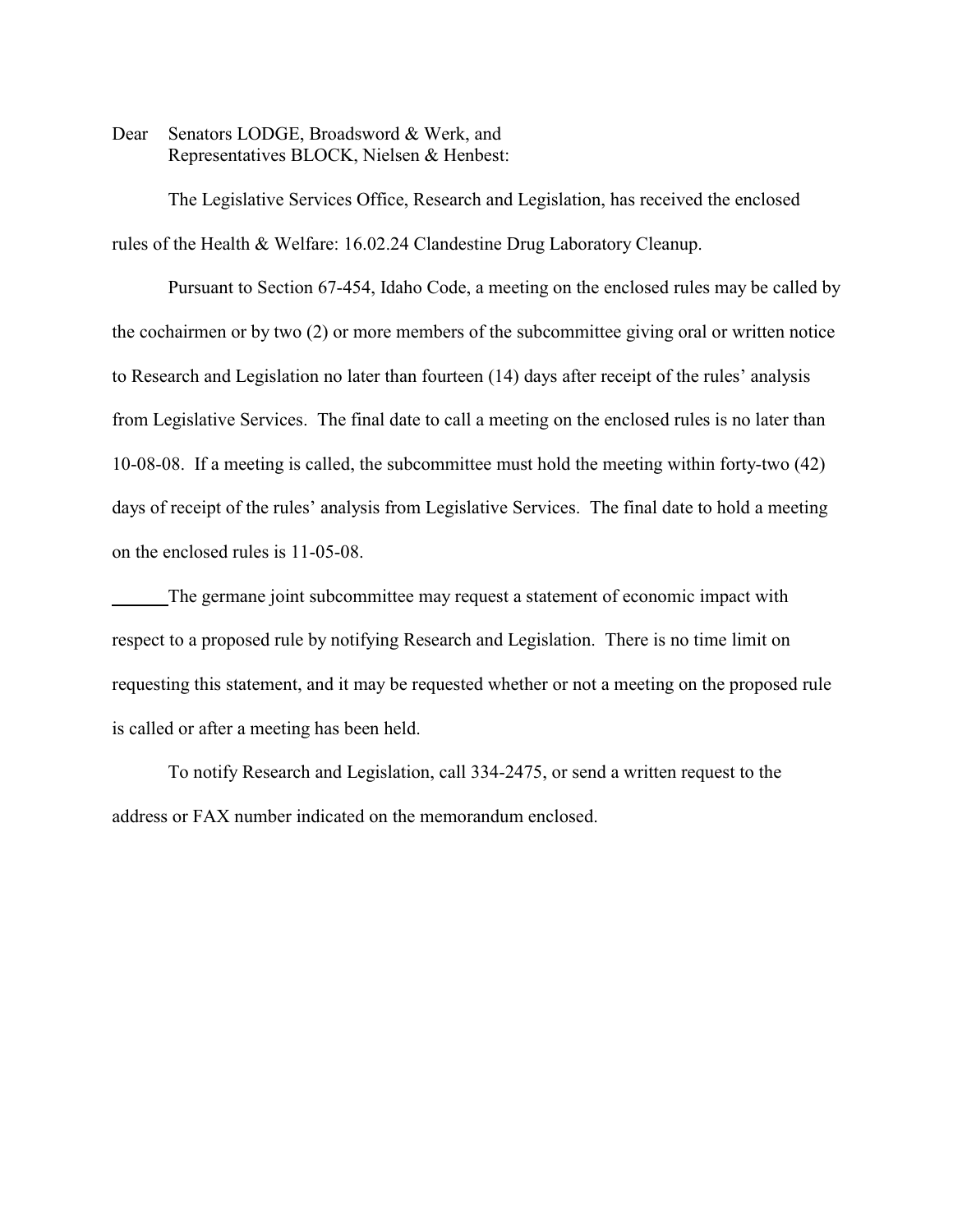# **MEMORANDUM**

| TO:             | Rules Review Subcommittee of the Senate Health & Welfare Committee and the<br>House Health & Welfare Committee |
|-----------------|----------------------------------------------------------------------------------------------------------------|
| <b>FROM:</b>    | Research & Legislation Staff - Paige Alan Parker                                                               |
| <b>DATE:</b>    | September 19, 2008                                                                                             |
| <b>SUBJECT:</b> | Department of Health and Welfare - IDAPA 16.02.24 - Clandestine Drug                                           |

Laboratory Cleanup (Docket No. 16-0224-0801 (Proposed))

By this rule docket, the Department of Health and Welfare proposes to amend chapter 02.24 of title 16, Idaho Administrative Code (Docket No. 16-0224-0801)(hereinafter, "proposed rule"). According to the Department, the proposed rule is authorized pursuant to section 6-2604, Idaho Code. Chapter 26, title 6, Idaho Code, is the Clandestine Drug Laboratory Cleanup Act, adopted by the Idaho Legislature in 2005. Section 6-2604, Idaho Code, requires the Department to establish the acceptable process and standards for the cleanup of clandestine drug laboratories and to establish a program for addition to and removal from a list of residential properties that housed a clandestine drug laboratory.

The Department states that the purpose of the proposed rule is to clarify cleanup requirements to ensure more consistency in clandestine drug lab cleanup and clearance processes. In addition, the Department states that the proposed rule clarifies the reporting process for law enforcement to provide for notification of both the property owner and the Department in order to make the online Clandestine Drug Laboratory Site Property List maintained by the Department more accurate, up-to-date and comprehensive.

According to the Department, no fee or charge is imposed by the proposed rule and there is no anticipated fiscal impact to the state General Fund as a result of this rulemaking. The Department states that negotiated rulemaking was not conducted. However, the Department notes that it held an informal meeting with members of the ad hoc stakeholder workgroup (including cleanup contractors, realtor associations, district health departments, industrial hygienists, Department staff, United State Department of Agriculture representatives, Environmental Protection Agency representatives, Homeland Security representatives, law enforcement representatives, legal counsel and legislators) on July 7, 2008. The Department states that public hearings will be scheduled if requested in writing by 25 persons, a political subdivision or an agency not later than Wednesday, October 15, 2008. All written comments must be delivered to the Department on or before Wednesday, October 22, 2008.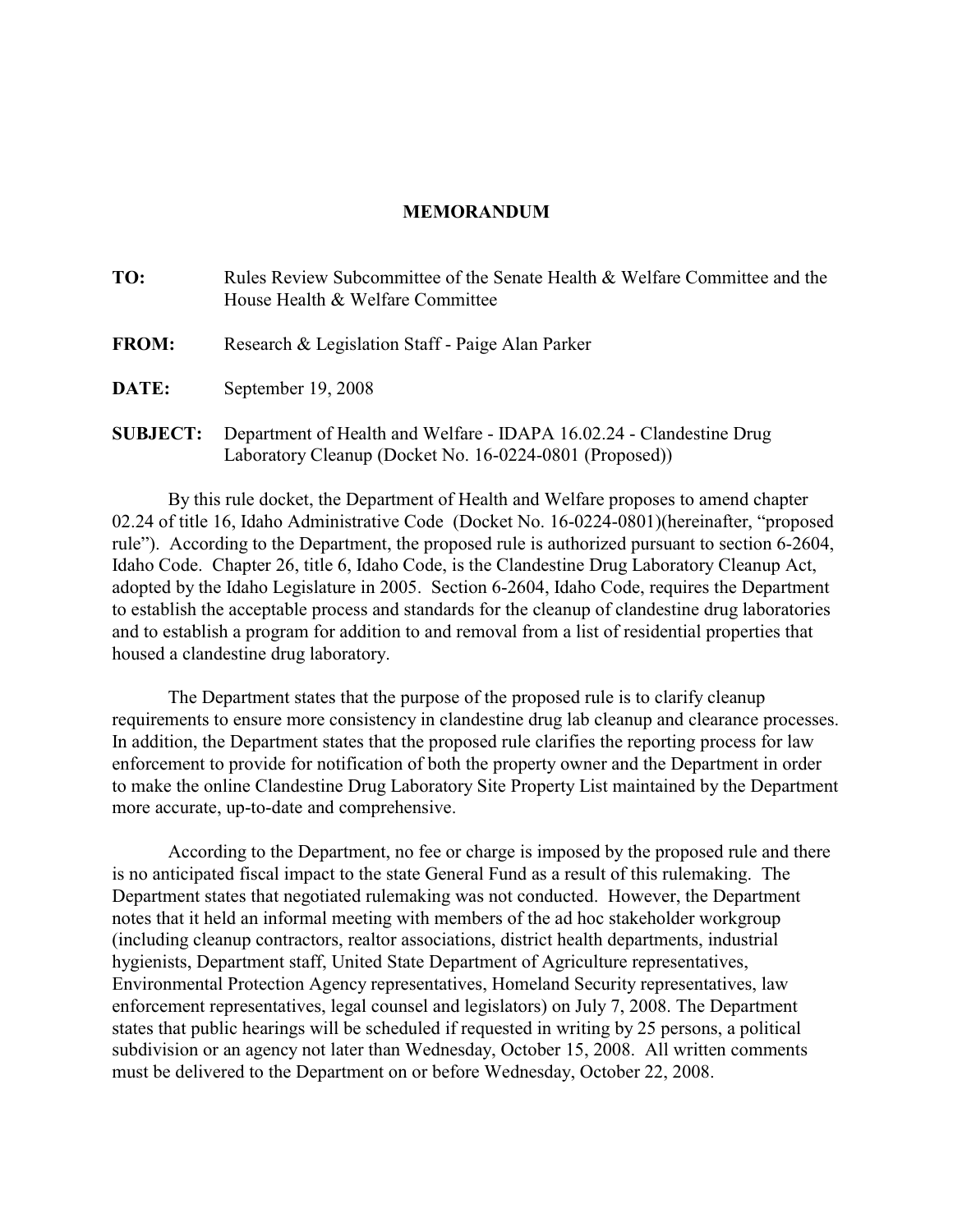# **ANALYSIS**

Three definition changes are made by the proposed rule. The definitions of "nonporous" and "porous" now include the property of being resistant or subject to "saturation" and excluded the term "materials." "Sampling" no longer allows for "blotting" a sample media on the surface being sampled. Section 010.

Under Section 110, the Department must be notified of a property that has been identified as a clandestine drug laboratory by the jurisdictional law enforcement agency within seventy-two hours on a Department approved form.

The proposed rule requires a property owner who conducts cleanup himself to do so in accordance with all applicable local, state and federal laws and regulations. Also, the proposed rule provides that an adequate coating or sealant applied to a porous surface is an acceptable cleanup method if certain requirements are met. Section 300.01. The requirements are a porous surface with a level of methamphetamine less than 0.5 micrograms per 100 square centimeters, as demonstrated by clearance sampling conducted by a qualified industrial hygienist. Section 500.02.

A sample may be analyzed by a laboratory certified by the American Hygiene Association laboratory accreditation program for the analyte being analyzed. Section 400.02.d. The proposed rule replaces "Whatman 40 ashless filter paper or equivalent" with "standard three inch-by-three  $(3x3)$  inch gauze" for sampling, permits the wetting the gauze with isopropanol (rather than ethanol or distilled/deionized water) and requires that the gauze be turned onto itself throughout the wiping process. Section 400.02.f. The sample must be placed in a "container" (rather than a "jar') and be handled and "conducted under chain of custody protocol." Section 400.02.g.

## **SUMMARY**

The Department's proposed rule is authorized under section 6-2604, Idaho Code.

cc: Tamara Prisock, Department of Health and Welfare - Administrative Procedures Section Kara Stevens, Division of Health, Department of Health and Welfare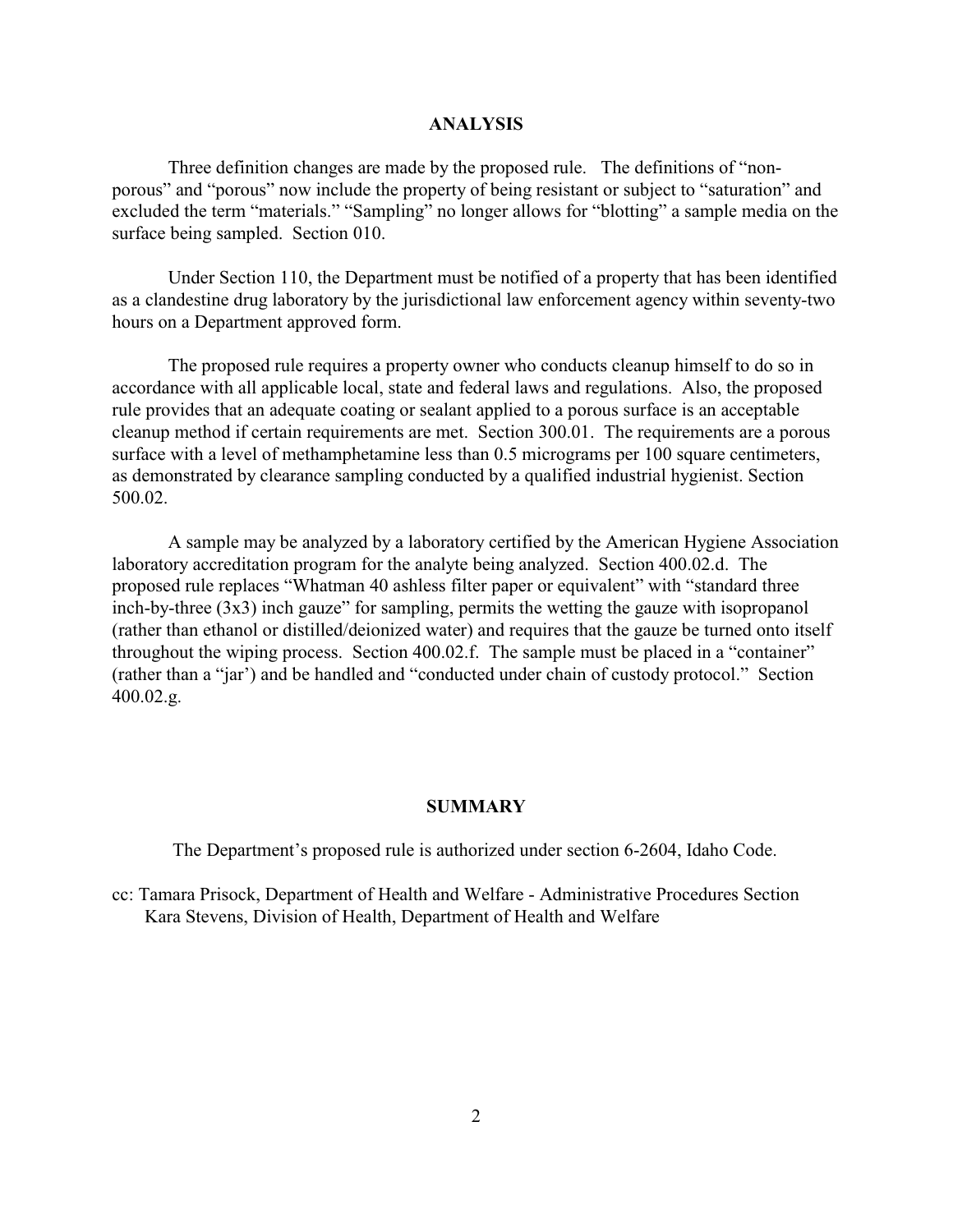# **IDAPA 16 - DEPARTMENT OF HEALTH AND WELFARE**

### **16.02.24 - CLANDESTINE DRUG LABORATORY CLEANUP**

### **DOCKET NO. 16-0224-0801**

## **NOTICE OF RULEMAKING - PROPOSED RULE**

**AUTHORITY:** In compliance with Section 67-5221(1), Idaho Code, notice is hereby given that this agency has initiated proposed rulemaking procedures. The action is authorized pursuant to the "Clandestine Drug Laboratory Cleanup Act," Section 6-2604, Idaho Code.

**PUBLIC HEARING SCHEDULE:** Public hearing(s) concerning this rulemaking will be scheduled if requested in writing by twenty-five (25) persons, a political subdivision, or an agency, not later than Wednesday, October 15, 2008.

The hearing site(s) will be accessible to persons with disabilities. Requests for accommodation must be made not later than five (5) days prior to the hearing, to the agency address below.

**DESCRIPTIVE SUMMARY:** The following is a nontechnical explanation of the substance and purpose of the proposed rulemaking:

These rules are being modified to clarify cleanup requirements and thereby ensure more consistency in clandestine drug lab cleanup and clearance processes. Specifically, several technical points are being clarified, including:

- 1. Removal of water from the list of acceptable wipe sample wetting agents,
- 2. Proper technique for wipe sampling, and
- 3. Whether painting over contaminated materials such as sheetrock is acceptable.

In addition, the reporting process for law enforcement is being amended to clearly state that law enforcement must notify both the property owner and the Department (as required in the statute). Improved reporting of contaminated properties by law enforcement will help make the online Clandestine Drug Laboratory Site Property List maintained by the Department more accurate, up-to-date, and comprehensive.

**FEE SUMMARY:** The following is a specific description of the fee or charge imposed or increased: NA

**FISCAL IMPACT:** The following is a specific description, if applicable, of any fiscal impact on the state general fund greater than ten thousand dollars  $(\$10,000)$  during the fiscal year. N/A

**NEGOTIATED RULEMAKING:** Pursuant to Section 67-5220, Idaho Code, formal negotiated rulemaking was not conducted.

However, on Monday, July 7, 2008, an informal meeting was held with the members of the *ad hoc* stakeholder workgroup originally formed to develop the chapter. This stakeholder group has broad respresentation including providers of services (cleanup contractors), realtor associations, District Health Departments, industrial hygienists, Department staff, federal agencies (i.e., USDA, EPA, Agriculture, Homeland Security), legal counsel, law enforcement, and legislators.

**ASSISTANCE ON TECHNICAL QUESTIONS, SUBMISSION OF WRITTEN COMMENTS:** For assistance on technical questions concerning the proposed rule, contact Kara Stevens at (208) 332-7319.

Anyone may submit written comments regarding this proposed rulemaking. All written comments must be directed to the undersigned and must be delivered on or before Wednesday, October 22, 2008.

DATED this 1st day of August, 2008.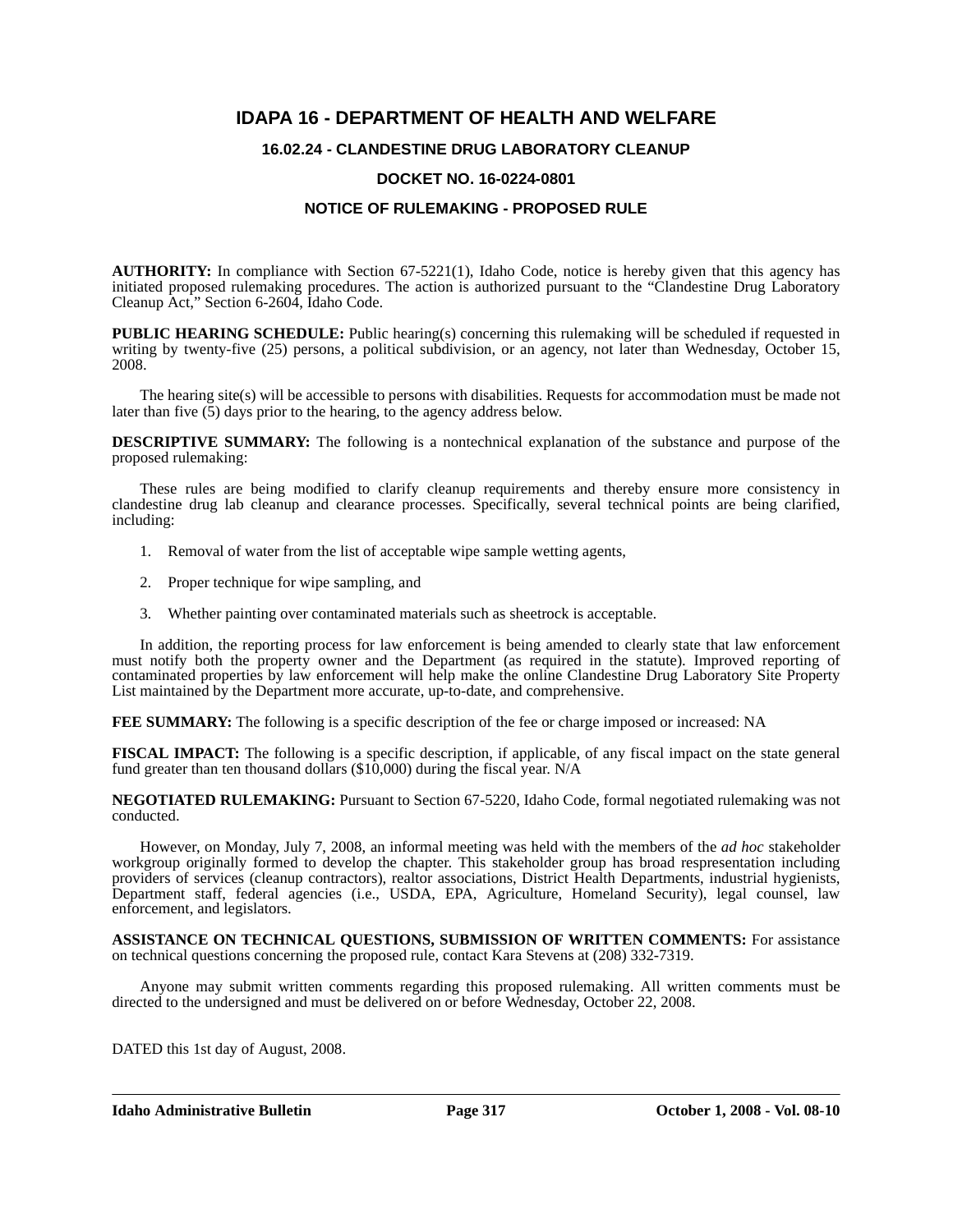Tamara Prisock DHW - Administrative Procedures Section 450 W. State - 10th Floor P.O. Box 83720 Boise, ID 83720-0036 (208) 334-5564 phone (208) 334-6558 fax <dhwrules@dhw.idaho.gov>

# **THE FOLLOWING IS THE TEXT OF DOCKET NO. 16-0224-0801**

### **010. DEFINITIONS.**

For the purposes of these rules, the following terms are used as defined below:  $(4-11-06)$ 

**01. Certificate of Delisting**. A document issued by the Department certifying that a property has met the cleanup standard. (4-11-06)

**02. Certify**. To guarantee as meeting a standard. (4-11-06)

**03. Chain of Custody**. A procedure used to document each person that has had custody or control of an environmental sample from its source to the analytical laboratory, and the date and length of time of possession by each person.  $(4-11-06)$ each person. (4-11-06)

**04. Clandestine Drug Laboratory**. The area(s) where controlled substances or their immediate precursors, as those terms are defined in Section 37-2701, Idaho Code, have been, or were attempted to be, manufactured, processed, cooked, disposed of, or stored, and all proximate areas that are likely to be contaminated as a result of such manufacturing, processing, cooking, disposing or storing. a result of such manufacturing, processing, cooking, disposing or storing.

**05. Clandestine Drug Laboratory Site Property List**. The list, maintained by the Department, of properties that have been identified as clandestine drug laboratories. (4-11-06)

**06.** Cleanup Contractor. One (1) or more individuals or commercial entities hired to conduct cleanup in accordance with the requirements of this rule. (4-11-06)

**07.** Cleanup Standard. The technology-based numerical value, established in Section 500 of these (4-11-06) rules.  $(4-11-06)$ 

**08.** Clearance Sampling. Testing conducted by a qualified industrial hygienist to verify that cleanup standards have been met. (4-11-06)

**09.** Contamination or Contaminated. The presence of chemical residues that exceed the cleanup established in Section 500 of these rules. (4-11-06) standard established in Section 500 of these rules.

**10. Delisted**. Removal of a property from the Clandestine Drug Laboratory Site Property List.

(4-11-06)

**11. Demolish**. To completely tear down and dispose of a structure in compliance with local, state, and federal laws and regulations. (4-11-06)

**12. Department**. The Idaho Department of Health and Welfare. (4-11-06)

**13. Discrete Sample**. A single sample taken. (4-11-06)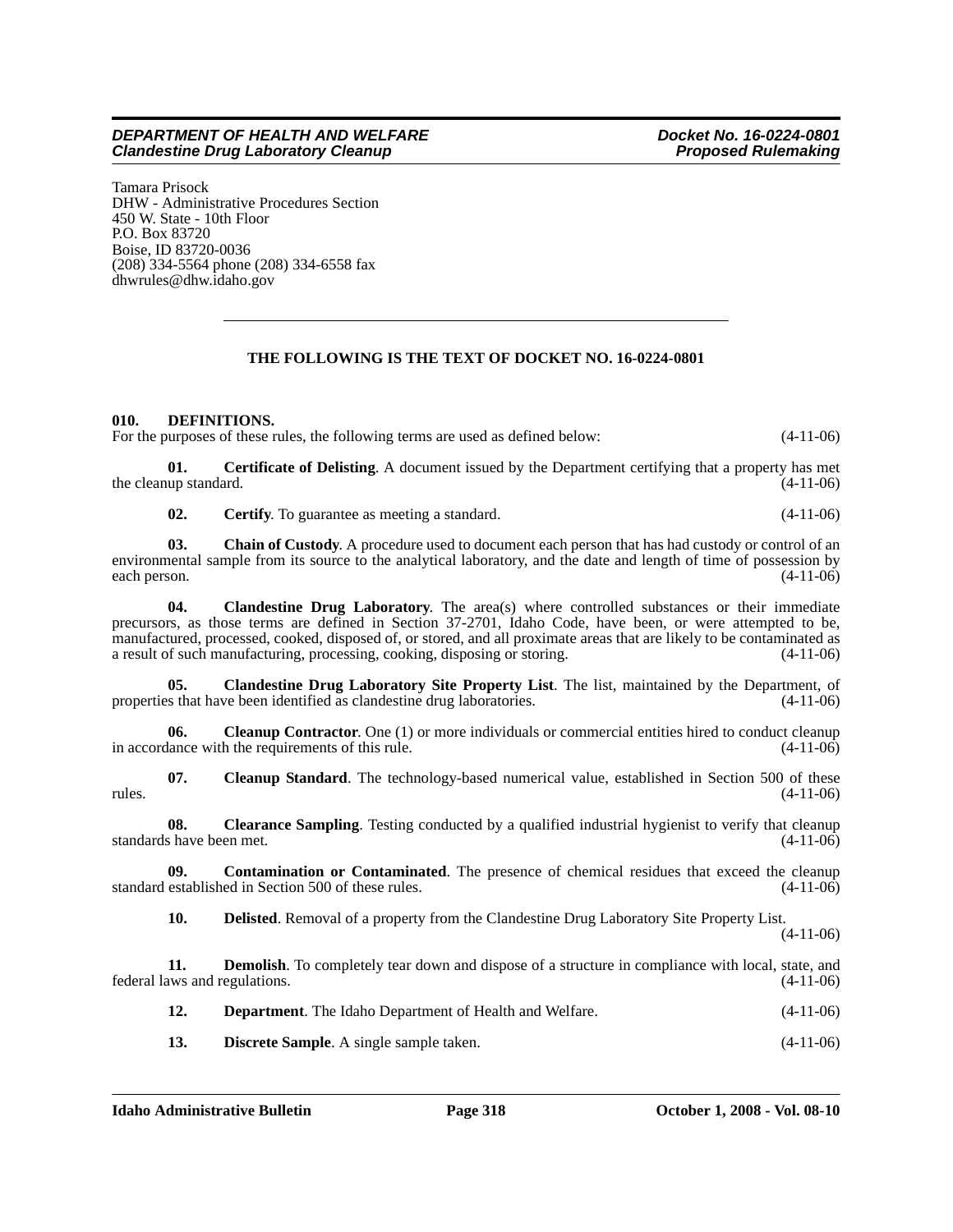**14. Documentation**. Preserving a record of an observation through writings, drawings, photographs, or originate means. (4-11-06) other appropriate means.

**15. Listed**. Addition of a property to the Clandestine Drug Laboratory Site Property List. (4-11-06)

**16. Methamphetamine**. Dextro-methamphetamine, levo-methamphetamine, and any racemic mixture  $\sqrt{2}$  (4-11-06) of dextro/levo methamphetamine.

**17. Non-Porous**. Resistant to penetration <u>or saturation</u> of chemical substances or materials.  $(4-11-06)$ 

**18.** Porous. *Easily* Subject to penetrated on *permeated* saturation by chemical substances or *materials*. (4-11-06)( *materials*. *(4-11-06)*( )

**19. Qualified Industrial Hygienist**. Must be one (1) of the following: (4-11-06)

**a.** Certified Industrial Hygienist. An individual who is certified in comprehensive practice by the American Board of Industrial Hygiene. (4-11-06)

**b.** Registered Professional Industrial Hygienist™. An individual who is a registered member of the Association of Professional Industrial Hygienists and possesses a baccalaureate degree, issued by an accredited college or university, in industrial hygiene, engineering, chemistry, physics, biology, medicine, or related physical and biological sciences who has a minimum of three (3) years full-time industrial hygiene experience. A completed master's degree in a related physical or biological science, or in a related engineering discipline, may be substituted for one (1) year of the experience requirement; and a similar doctoral degree may be substituted for an additional year of the experience requirement. (4-11-06)

**20. 20. Sampling**. A surface sample collected by wiping  $\theta r$  blotting a sample media on the surface being sampled.  $(4H\theta\theta)(\theta)$ sampled. **(4-11-06)**( )

**21. Technology-Based Standard**. A cleanup level based on what is believed to be conservative and protective, while at the same time achievable by currently available technologies. (4-11-06)

**22. Vacant**. Being without an occupant for the purposes of habitation or occupancy. (4-11-06)

### *(BREAK IN CONTINUITY OF SECTIONS)*

#### **110. NOTIFICATION PROCESS.**

Once a property has been identified as a clandestine drug laboratory, the law enforcement agency having jurisdiction is responsible for initiating notification to the property owner <u>and the Department</u> within seventy-two (72) hours using the Department-approved form available to law enforcement.  $(4H\ 06)(\ )$ using the Department-approved form available to law enforcement.

### *(BREAK IN CONTINUITY OF SECTIONS)*

#### **300. CLEANUP PROCESS.**

**01. Cleanup Options for the Property Owner**. The property owner may choose to hire a cleanup contractor or conduct the cleanup himself in accordance with all applicable local, state, and federal laws and <u>regulations</u>. Cleanup must be conducted to reduce the concentration of methamphetamine to the standard specified in Section 500 of these rules.  $(4 \text{ } H \text{ } 96)$ Section 500 of these rules.

**02. Porous Materials Must Be Removed from the Property**. Porous materials must be removed from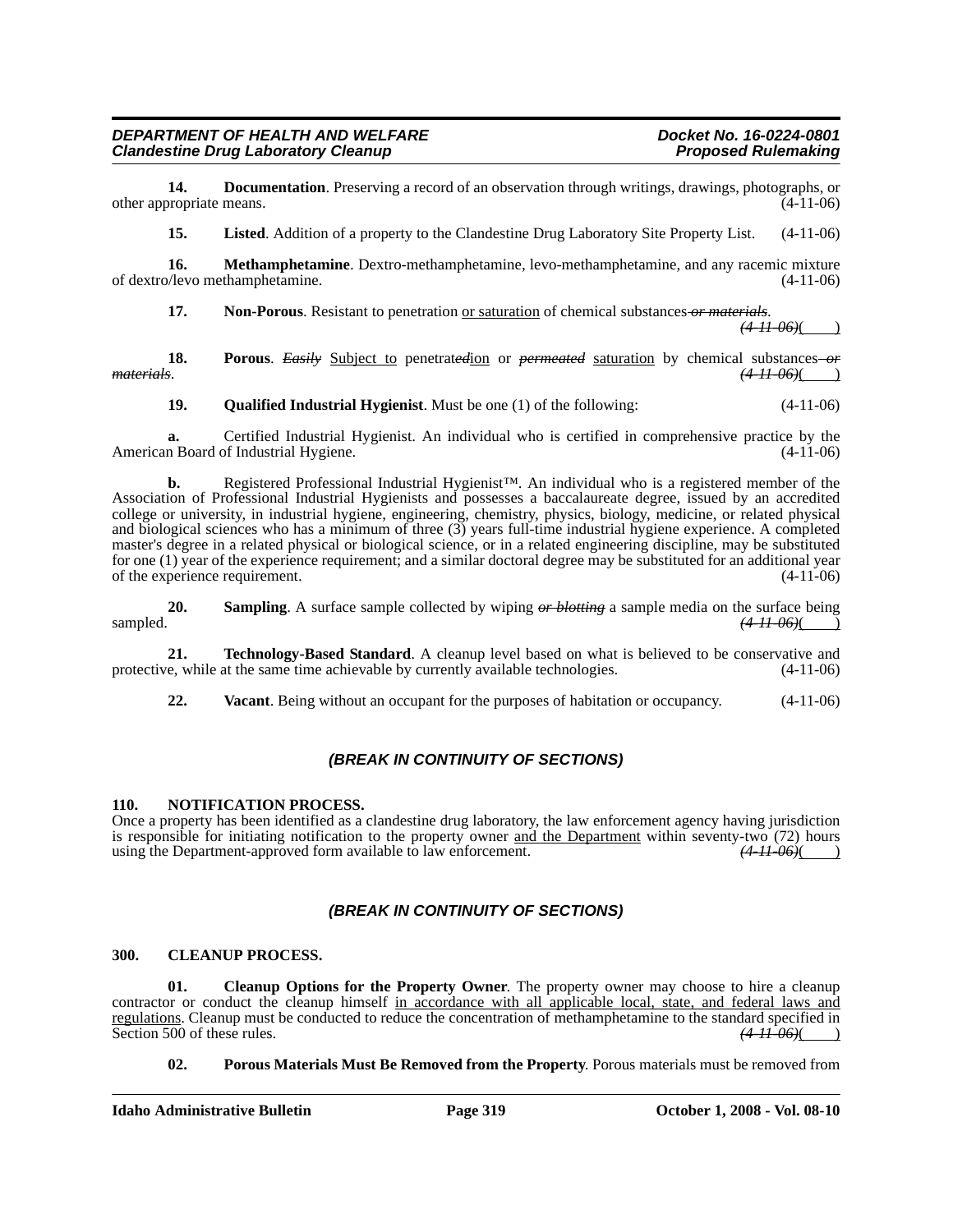#### *DEPARTMENT OF HEALTH AND WELFARE Department Docket No. 16-0224-0801*<br>Clandestine Drug Laboratory Cleanup *Docket Proposed Rulemaking Clandestine Drug Laboratory Cleanup*

the property unless a qualified industrial hygienist certifies that the porous materials may remain on the property.  $\underline{An}$ adequate coating or sealant can be applied to a porous surface as an acceptable cleanup method, if it meets the requirements under Subsection 500.02 of these rules. *(4-11-06)*( )

# *(BREAK IN CONTINUITY OF SECTIONS)*

#### **400. CLEARANCE SAMPLING REQUIREMENTS.**

**01. Qualified Industrial Hygienist Required**. Sampling must be conducted by a qualified industrial hygienist to verify that cleanup standards have been met. (4-11-06)

**02. General Sampling Procedures**. Sample collection must be conducted according to the following minimum requirements: (4-11-06)

**a.** All sample locations must be photographed, and the photographs must be included in the final report required under Section 600 of these rules. (4-11-06)

**b.** All sample locations must be shown on a floor plan of the property, and the floor plan must be included in the final report required under Section 600 of these rules. (4-11-06)

**c.** All samples must be obtained, preserved, and handled in accordance with professional standards for the types of samples and analytical testing to be conducted under the chain of custody protocol. (4-11-06)

Samples must be analyzed by a laboratory certified by the U.S. Environmental Protection Agency or accredited by the American Industrial Hygiene Association laboratory accreditation program for the analyte being analyzed. *(4-11-06)*( )

**e.** All sampling locations must be numerically identified and the numbered sampling locations must be delineated on the floor plan, visible in photographs, and linked to samples. (4-11-06)

**f.** *Whatman 40 ashless filter paper or equivalent* Standard three inch by three (3x3) inch gauze must be used for all sampling. The *filter paper* gauze must be wetted with analytical grade methanol*, ethanol or distilled/ deionized water* or isopropanol. *The filter paper must be blotted or* Each surface being sampled must be wiped at least five (5) times in two (2) perpendicular directions *within each sampling area* and the gauze turned onto itself throughout the wiping process.  $(4 \text{ H } 06)$ 

**g.** After sampling, the sample must be placed in a new, clean sample *jar* container and sealed with a Teflon-lined lid. The sample *jar* container must be properly labeled with at least the site or project identification number, date, time, and actual sample location. The sample *jar* container must be handled according to professional standards and conducted under the chain of custody protocol.  $\left(4\right)$ standards and conducted under the chain of custody protocol.

**h.** Discrete sampling must be used in areas expected to have the highest levels of contamination, as identified on the Department approved form. A ten (10) centimeter by ten (10) centimeter area (one hundred square centimeters (100 cm²), or approximately sixteen (16) square inches) must be sampled from non-porous surfaces such as floors, walls, appliances, sinks, or countertops in each room. The sample area must be composed of no fewer than three  $(3)$  discrete samples.  $(4-11-06)$ 

**i.** All other rooms of the property with lowest levels of contamination must be sampled using one (1) discrete sample per room. (4-11-06)

**j.** A ten (10) centimeter by ten (10) centimeter area (one hundred square centimeters (100 cm²), or approximately sixteen (16) square inches) must be sampled from the ventilation system in a location to be determined by the qualified industrial hygienist. (4-11-06)